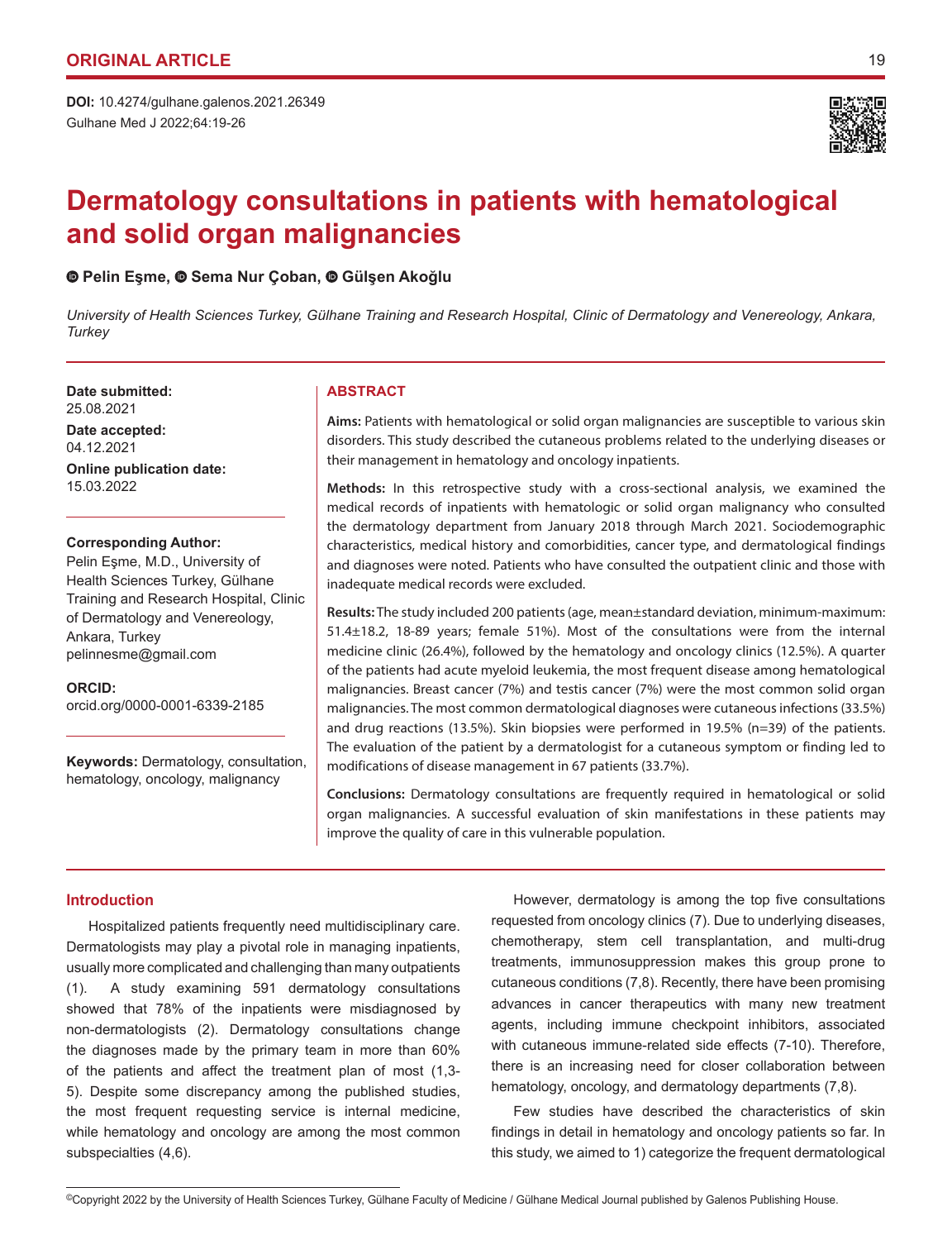diseases in hospitalized patients with malignancy, 2) analyze the role of dermatologists in diagnosing associated dermatological conditions, and 3) demonstrate the effect of dermatologists in the treatment strategies of patients.

#### **Methods**

This was a retrospective, cross-sectional study conducted using the medical records of patients diagnosed with hematologic and oncological malignancies who were referred to the dermatology clinic for cutaneous manifestations. The study included inpatient admissions between January 2018 and March 2021. Patients under the age of 18, not hospitalized, or with insufficient medical history were excluded. The study was approved by the University of Health Sciences Turkey, Gülhane Training and Research Hospital Ethics Board (decision no: 2021/123, date: 06.01.2022).

We used the data from the Department of Dermatology and Venereology of the University of Health Sciences Turkey, a tertiary referral care hospital that provides consultant services for inpatients and outpatients. Sociodemographic and medical information, including cancer characteristics (cancer type, current therapeutics) and dermatological findings, were collected from the electronic medical records and patient charts.

# **Cutaneous conditions evaluated**

Cutaneous conditions were classified into ten groups according to etiology:

- 1. Cutaneous infections (viral eruption, cellulitis, herpes zoster, fungal infection, scabies),
- 2. Drug eruptions,
- 3. Inflammatory disorders (subtypes of dermatitis),
- 4. Malignant tumors (cutaneous metastasis or primary skin cancer),
- 5. Steroid-induced acneiform eruption,
- 6. Deep vein thrombosis and thrombophlebitis,
- 7. Chemotherapy skin side effects,
- 8. Xerosis and pruritus,
- 9. Graft-versus-host disease (GVHD) and,
- 10. Other skin conditions.

Skin biopsy results following the dermatologist's evaluation were recorded. Recommendations by the dermatologist and whether the consultation changed the patient's immediate treatment plan were also analyzed.

The accuracy of the prediagnoses, if any, specified by the primary care team was also evaluated.

Additionally, we evaluated the effect of Coronavirus disease-2019 (COVID-19) on dermatology consultations requested for hematology and oncology patients.

#### **Statistical Analysis**

Statistical analyses were performed by Statistical Package for the Social Sciences for Windows version 22.0 (IBM, Armonk, NY, USA). Categorical variables were presented by frequency and percentage. Normally distributed continuous variables were expressed as mean±standard deviation. Non-normally distributed continuous variables were expressed as median (interquartile ranges, minimum-maximum).

### **Results**

#### **Demographics**

A total of 2120 inpatient referrals were made during the study period. Of these, 265 (12.5%) were from the hematology and oncology clinics. Dermatology consultations were ordered most commonly from the internal medicine clinic (26.4%), followed by the intensive care unit (9.5%) and surgical clinics (8.3%). Among the internal medicine clinics, the highest number of referrals were from the hematology and oncology clinics (12.5%), followed by rheumatology (6.5%) and nephrology (4.7%).

The number of total consultations requested by years was 42 in 2018 (21%), 45 in 2019 (22.5%), 81 in 2020 (40.5%), and 53 in the only first three months of 2021 (26.5%). About half of the consultations (48%) (n=96) were requested during the COVID-19 pandemic, corresponding to the last 12 months of the 39-month study period. Of the 265 hematology-oncology consultations requested in total, 65 were follow-up consultations of the same patients. Of these patients, 37.5% had at least one medical comorbidity (Table 1).

#### **Characteristics of underlying malignancies**

Various hematologic (n=113) or solid organ malignancies (n=87) were encountered (Table 1). Distant organ metastases were present by 7.5%. The overall mortality rate was 2% (n=4). Among the deceased patients, orolabial herpes (n=2), contact dermatitis, and cutaneous metastasis of testis cancer were the dermatological diagnoses following consultations. These patients died within one week of the consultation request.

#### **Role of the dermatology consultation**

In this study, 47 different dermatological diagnoses were made in 10 major disease categories. All consultations were evaluated within 8 h of the consultation request.

The most common diagnoses were cutaneous infections (33.5%) and drug eruptions (13.5%), followed by dermatitis (11.5%), cutaneous metastasis (7.5%) (Figure 1a, 1b), xerosis and pruritus (5.5%), steroid-induced acne (5%), deep vein thrombosis and thrombophlebitis (%3), chemotherapy skin side effects (%3) (Figure 1c, 1d), GVHD (2.5%), and miscellaneous skin disorders (11.5%) (Table 2).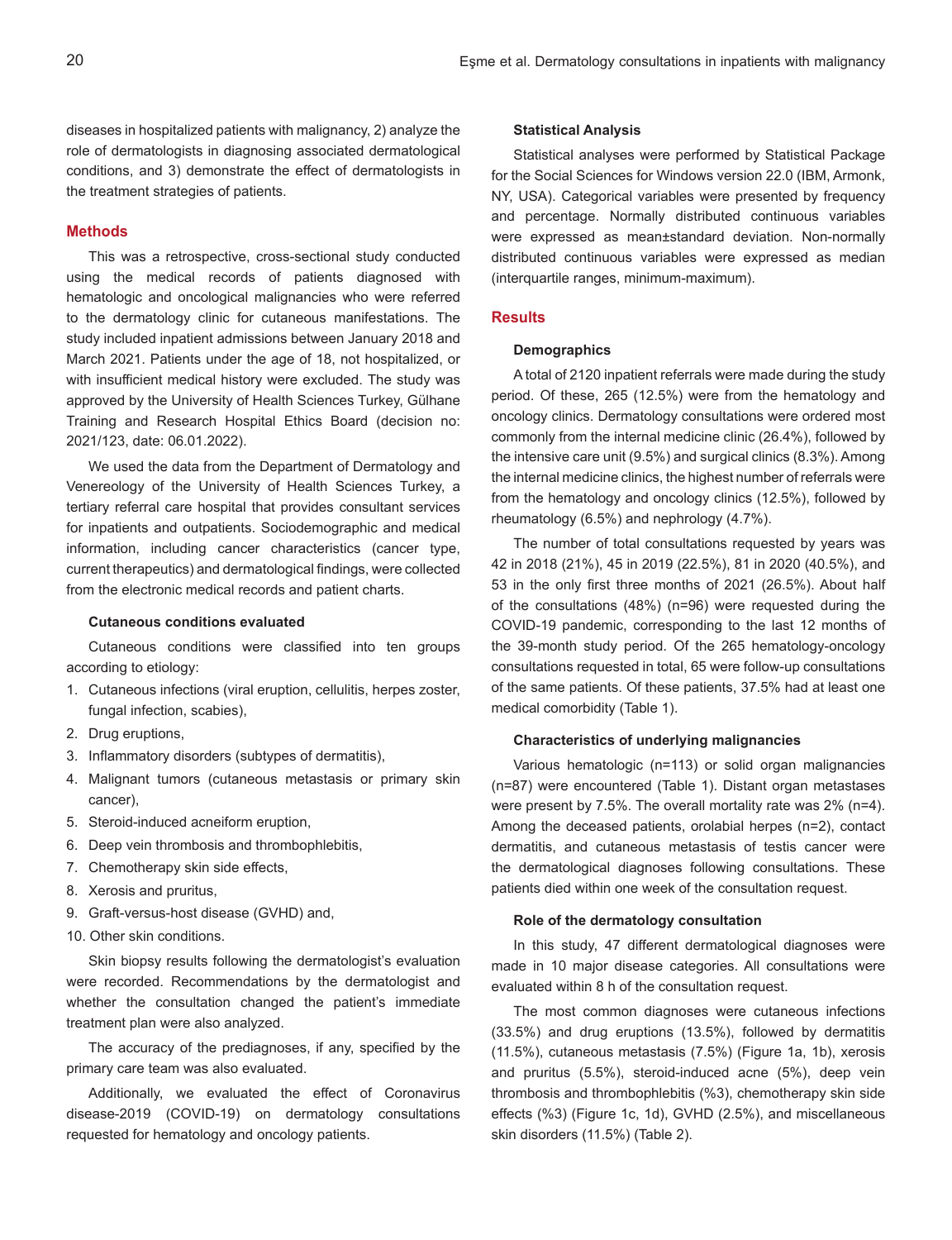| Table 1. Demographic and clinical characteristics of the patients (n=200)                                                                                                                      |                   |
|------------------------------------------------------------------------------------------------------------------------------------------------------------------------------------------------|-------------------|
| Age, years, mean±standard deviation (minimum-maximum)                                                                                                                                          | 51.4±18.2 (18-89) |
| <30, mean (standard deviation)                                                                                                                                                                 | 36(18)            |
| 30-49, mean (standard deviation)                                                                                                                                                               | 59 (29.5)         |
| 50-65, mean (standard deviation)                                                                                                                                                               | 54 (27)           |
| >65, mean (standard deviation)                                                                                                                                                                 | 51 (25.5)         |
| Sex (female/male)                                                                                                                                                                              | 98/102            |
| Comorbidity (n=74)                                                                                                                                                                             | n (%)             |
| Hypertension                                                                                                                                                                                   | 28(14)            |
| Diabetes mellitus                                                                                                                                                                              | 18(9)             |
| Cardiac disease                                                                                                                                                                                | 11(5.5)           |
| Benign prostate hypertrophy                                                                                                                                                                    | 6(3)              |
| Pulmonary disease                                                                                                                                                                              | 5(2.5)            |
| Thyroid disease                                                                                                                                                                                | 5(2.5)            |
| Psychiatric disorder                                                                                                                                                                           | 5(2.5)            |
| Hematologic malignancy (n=113)                                                                                                                                                                 | $n$ (%)           |
| Acute myeloid leukemia                                                                                                                                                                         | 50(25)            |
| Multiple myeloma                                                                                                                                                                               | 18(9)             |
| Acute lymphoblastic leukemia                                                                                                                                                                   | 14(7)             |
| Non-Hodgkin lymphoma                                                                                                                                                                           | 14(7)             |
| <b>B-cell lymphoma</b><br>Mantle cell lymphoma                                                                                                                                                 | 4(2)              |
| <b>Burkitt lymphoma</b>                                                                                                                                                                        | 4(2)              |
| Other (chronic myeloid leukemia, intestinal T-cell lymphoma, large B-cell lymphoma, natural killer                                                                                             | 4(2)              |
| T-cell lymphoma, follicular lymphoma)                                                                                                                                                          | 5(25)             |
| Solid organ malignancy (n=87)                                                                                                                                                                  | $n$ (%)           |
| <b>Breast</b>                                                                                                                                                                                  | 14(7)             |
| <b>Testis</b>                                                                                                                                                                                  | 14(7)             |
| Colon                                                                                                                                                                                          | 12(6)             |
| Lung                                                                                                                                                                                           | 9(4.5)            |
| <b>Pancreas</b>                                                                                                                                                                                | 5(2.5)            |
| Malignant melanoma                                                                                                                                                                             | 4(2)              |
| <b>Stomach</b>                                                                                                                                                                                 | 4(2)              |
| Other [Ewing sarcoma (n=3), ovarian cancer (n=3), glioblastoma multiforme (n=3), osteosarcoma,                                                                                                 | 25(12.5)          |
| peripheral nerve sheath tumor, cholangiocellular cancer, renal cell cancer, osteosarcoma,                                                                                                      |                   |
| liposarcoma, hepatoblastoma, hepatocellular cancer, bladder cancer, rectum cancer, peripheral<br>nerve sheath tumor, malignant mesenchymal tumor, gastrointestinal stromal tumor, endometrium, |                   |
| cervix, unknown origin]                                                                                                                                                                        |                   |
|                                                                                                                                                                                                |                   |

Drug reaction was the second most common diagnosis. Steven Johnson syndrome (SJS)-toxic epidermal necrolysis (TEN) overlap (Figure 1e) due to the use of phenytoin-valproic acid and fluconazole was observed in two patients with lung and bladder cancers, respectively. Urticarial drug reaction (n=1) and symmetrical drug-related intertriginous and flexural exanthema (n=1) were recorded following administration of ciprofloxacin and piperacillin-tazobactam, respectively. The use of multiple antibiotics (≥3 antibiotics simultaneously) was recorded in three patients diagnosed with fixed drug eruptions. In 8 (40%) patients with maculopapular drug eruptions (n=20), simultaneous dual broad-spectrum antibiotic use was recorded; a combination of

meropenem-teicoplanin was the most common suspicious dualantibiotic (n=4). Meropenem (n=7), teicoplanin (n=5), piperacillintazobactam (n=3), and trimethoprim-sulfamethoxazole (n=3) were the most common individual suspicious antibiotics leading to a maculopapular (morbilliform) drug eruption. The majority (73.9%) of patients with maculopapular drug eruption had a hematological malignancy twice as common in patients with solid organ malignancies (13.3% vs. 5.7%).

Hematology and oncology services mentioned a suspicious diagnosis of their own in 34.5% (n=69) of dermatology consultations but no preliminary diagnosis in 65.5% of the patients. The dermatology team confirmed the preliminary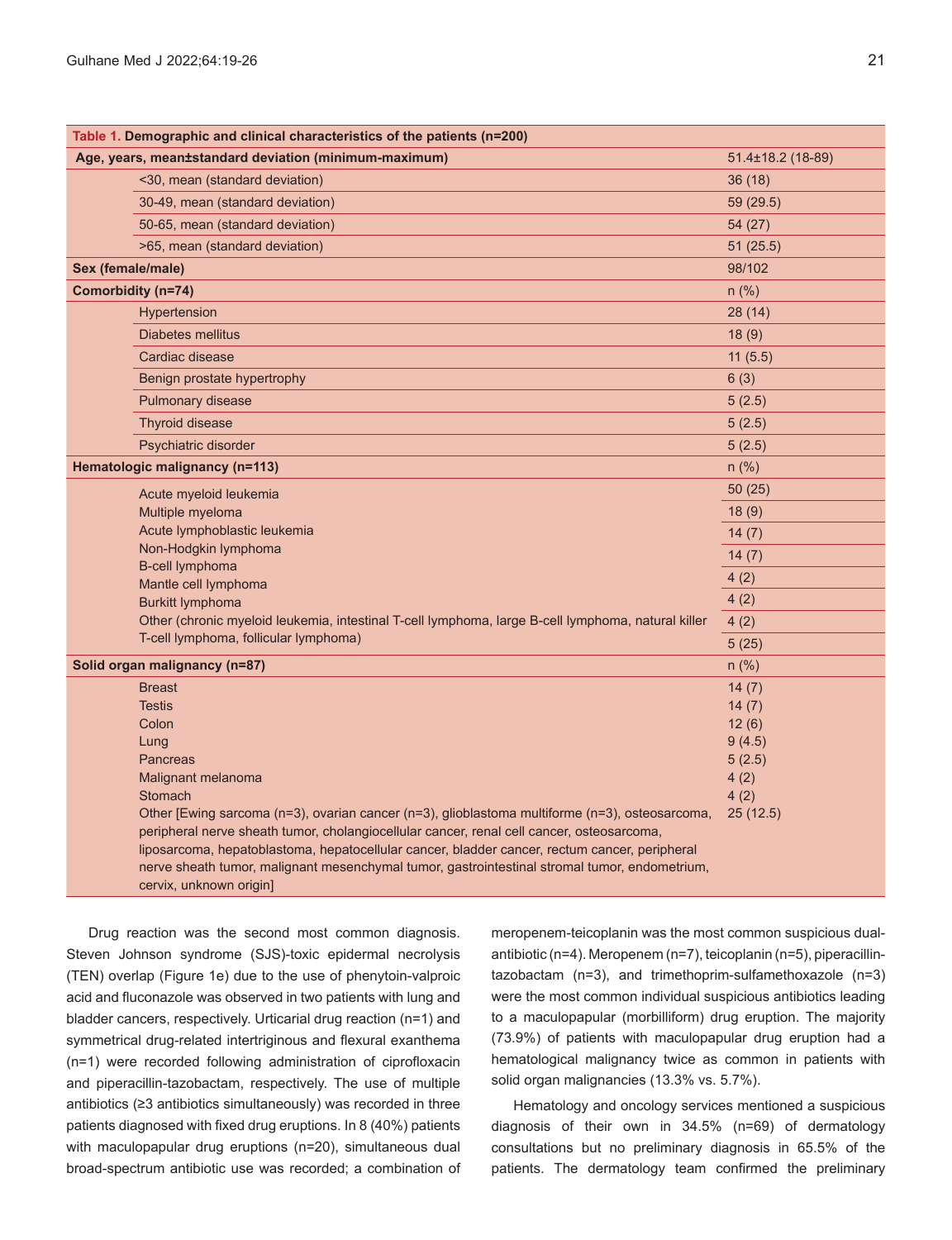

**Figure 1.** Cutaneous metastasis: **a)** A 64-year-old male patient with angiosarcoma and bone metastases. Purple-brown nodule, approximately 1\*1 cm in size, on the medial side of the right knee. Histopathological examination confirmed angiosarcoma skin metastasis. **b)** A 22-year-old male patient was diagnosed with acute myeloid leukemia. Subcutaneous nodules are darker than normal skin, appearing on the trunk one month ago. The biopsy was compatible with leukemia cutis.

Acral peeling syndrome: **c, d)**. A 76-year-old male patient diagnosed with colon cancer complained of peeling on the hands and feet after the 3<sup>rd</sup> course of capecitabine treatment. His symptoms were relieved with a potent topical steroid and moisturizer**.**

Steven Johnson Syndrome-toxic epidermal necrolysis overlap: **e)** A 68-year-old male patient was diagnosed with prostate cancer (2010) and lung cancer (2019). Fenotion was started due to brain metastases three weeks ago. Nikolsky signs positive areas with the involvement of more than 10% of the total body. In the early period, intravenous immunoglobulin was planned for the patient. And phenytoin, as well as suspicious other drugs, were stopped immediately

diagnosis by the hematologist or medical oncologist in 70.1% of 69 patients. The highest diagnostic accuracy was observed in GVHD and cutaneous side effects of cancer therapeutics (100%). However, stasis dermatitis was consulted as cellulitis in 30% of the cases, and 44.4% of the cutaneous metastases were mistaken for zona zoster or folliculitis. Steroid-induced acne, which can be observed in malignancy patients receiving high-dose steroids according to the treatment schedule, was the least accurately recognized dermatological diagnosis by primary physicians (Table 3).

### **Evaluation of the histopathological results**

Histopathological examination was used in 19.5% (n=39) of the patients to confirm the dermatological diagnosis. Dermatology consultations led to changes in the medical management of 63 patients (31.5%) through the modification of antibiotic treatment (9%), current chemotherapy sessions (17.5%), or chemotherapeutic options and treatment plans (5%). Treatments recommended for the medical management of patients are listed in Table 4.

# **Discussion**

In this study, the most common cutaneous disorder among dermatology inpatient consultations in hematology

and oncology clinics was cutaneous infections followed by drug eruptions. Since oncology and hematology inpatients are immunosuppressed and predisposed to neutropenia due to cancer therapeutics, they are more susceptible to mucocutaneous infections and drug reactions due to multiple drug use and prophylaxis schemes (8-13). Although GVHD (2.5%) and cutaneous side effects of chemotherapeutics (3%) have been commonly reported in previous studies (8,10-13), they were rarely observed in our study. The current study included only the patients consulted in the dermatology department; therefore, all inpatients in hematology and oncology clinics were not examined. Since our hospital is a tertiary referral center for bone marrow transplantation and cancer treatment, hematologists and oncologists might be more familiar with skin conditions specifically related to their specialties, such as GVHD and the side effects of chemotherapeutics. Therefore, they might have managed some other patients without the need for a dermatology consultation. The correct preliminary diagnoses for these two dermatological diseases also support our suggestion.

The most common diagnoses in our study were cutaneous infections. More than half of them did not relate to any significant risk of mortality and morbidity, such as localized fungal or bacterial infections. The most frequently observed subgroups were zona zoster, cellulitis, and tinea unguium. Interestingly,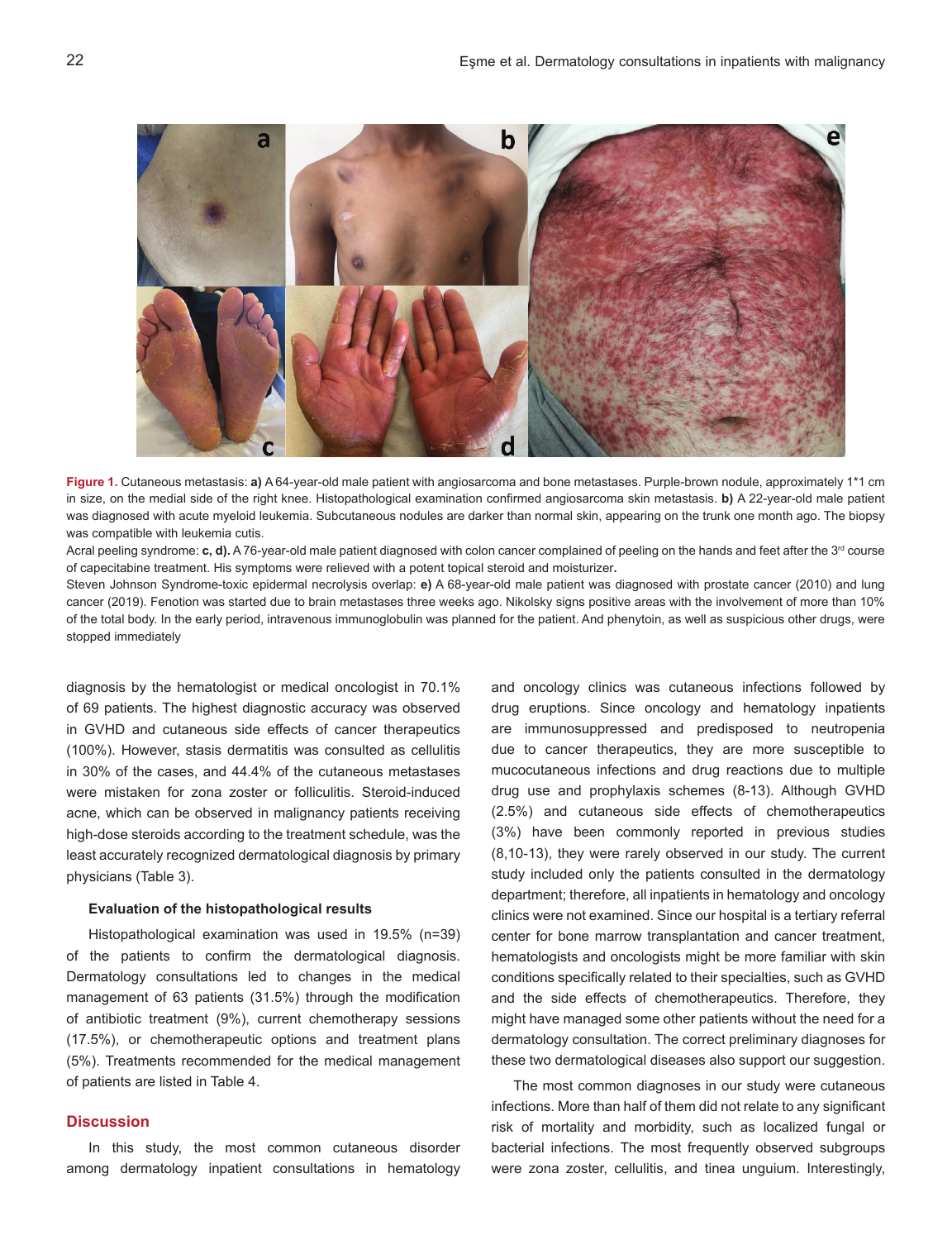|                                                                                                                                                                              | Table 2. Dermatological diagnoses in hematology and oncology inpatients          |        |  |  |  |
|------------------------------------------------------------------------------------------------------------------------------------------------------------------------------|----------------------------------------------------------------------------------|--------|--|--|--|
| Cutaneous infections (n=67), n (%)                                                                                                                                           |                                                                                  |        |  |  |  |
|                                                                                                                                                                              | Herpes zoster                                                                    | 10(7)  |  |  |  |
| <b>Viral</b>                                                                                                                                                                 | <b>Orolabial herpes</b>                                                          | 5(2.5) |  |  |  |
|                                                                                                                                                                              | Chicken pox                                                                      | 3(1.5) |  |  |  |
|                                                                                                                                                                              | <b>Cellulite</b>                                                                 | 10(6)  |  |  |  |
| <b>Bacterial</b>                                                                                                                                                             | <b>Folliculitis</b>                                                              | 6(3)   |  |  |  |
|                                                                                                                                                                              | Paronychia                                                                       | 3(1.5) |  |  |  |
|                                                                                                                                                                              |                                                                                  | 10(5)  |  |  |  |
|                                                                                                                                                                              | Tinea unguium<br>Tinea pedis                                                     | 6(3)   |  |  |  |
| <b>Fungal</b>                                                                                                                                                                | Pityriasis versicolor                                                            |        |  |  |  |
|                                                                                                                                                                              | Tinea corporis                                                                   | 5(2.5) |  |  |  |
|                                                                                                                                                                              | Candidiasis                                                                      | 4(2)   |  |  |  |
|                                                                                                                                                                              | Deep fungal (actinomyces)                                                        | 3(1.5) |  |  |  |
|                                                                                                                                                                              |                                                                                  | 1(0.5) |  |  |  |
| <b>Parasitic</b>                                                                                                                                                             | <b>Scabies</b>                                                                   | 1(0.5) |  |  |  |
| Drug eruptions (n=27), n (%)                                                                                                                                                 |                                                                                  |        |  |  |  |
|                                                                                                                                                                              | Maculopapular                                                                    | 20(10) |  |  |  |
|                                                                                                                                                                              | <b>Fixed drug</b>                                                                | 3(1.5) |  |  |  |
|                                                                                                                                                                              | <b>SJS</b>                                                                       | 2(1)   |  |  |  |
|                                                                                                                                                                              | <b>Urticarial</b>                                                                | 1(0.5) |  |  |  |
|                                                                                                                                                                              | Symmetrical drug-related intertriginous and flexural exanthema                   | 1(0.5) |  |  |  |
| Dermatitis (n=23), n (%)                                                                                                                                                     |                                                                                  |        |  |  |  |
|                                                                                                                                                                              | <b>Contact dermatitis</b>                                                        | 7(3.5) |  |  |  |
|                                                                                                                                                                              | Seborrheic dermatitis                                                            | 6(3)   |  |  |  |
|                                                                                                                                                                              | <b>Stasis dermatitis</b>                                                         | 5(2.5) |  |  |  |
|                                                                                                                                                                              | <b>Perianal dermatitis</b>                                                       | 3(1.5) |  |  |  |
|                                                                                                                                                                              | Dermatitis (noted without specification)                                         | 2(1)   |  |  |  |
| Malignant skin tumors (n=19), n (%)                                                                                                                                          |                                                                                  |        |  |  |  |
|                                                                                                                                                                              | Acute myeloid leukemia                                                           | 4(2)   |  |  |  |
|                                                                                                                                                                              | <b>Breast cancer</b>                                                             | 3(1.5) |  |  |  |
| Cutaneous metastasis                                                                                                                                                         | <b>Testis cancer</b>                                                             | 3(1.5) |  |  |  |
|                                                                                                                                                                              | Unknown origin                                                                   | 2(1)   |  |  |  |
|                                                                                                                                                                              | Other (Burkitt lymphoma, intestinal T-cell lymphoma, lung cancer, angiosarcoma,  | 5(2.5) |  |  |  |
|                                                                                                                                                                              | colorectal)                                                                      |        |  |  |  |
| Primary                                                                                                                                                                      | Basal cell carcinoma                                                             | 2(1)   |  |  |  |
| Steroid-induced acneiform eruption (n=10)                                                                                                                                    |                                                                                  |        |  |  |  |
| Xerosis and accompanying pruritus (n=10)                                                                                                                                     |                                                                                  |        |  |  |  |
| Deep vein thrombosis and thrombophlebitis (n=6)                                                                                                                              |                                                                                  |        |  |  |  |
| Cutaneous side effects of cancer therapeutics (n=6), n (%)                                                                                                                   |                                                                                  |        |  |  |  |
|                                                                                                                                                                              | Acral peeling syndrome (capecitabine, cytarabine, bleomycin-etoposide-cisplatin, | 3(1.5) |  |  |  |
|                                                                                                                                                                              | regorafenib)                                                                     | 2(1)   |  |  |  |
|                                                                                                                                                                              | Palmar erythema (docetaxel)                                                      | 1(0.5) |  |  |  |
|                                                                                                                                                                              | Nail discoloration (paclitaxel)                                                  |        |  |  |  |
| $GVHD$ (n=5)                                                                                                                                                                 |                                                                                  |        |  |  |  |
| Miliaria (n=2)                                                                                                                                                               |                                                                                  |        |  |  |  |
| Miscellaneous (n=25) (intertrigo, Still's disease, dystrophic calcification, amyloidosis, bullous pemphigoid, epidermal cyst, insect bite, vasculitis, stasis-related bulla, |                                                                                  |        |  |  |  |

traumatic ecchymosis, acrochordon, leukocytoclastic vasculitis, terra firma forme dermatosis, petechiae secondary to thrombocytopenia).

GVHD: Graft-versus-host disease, SJS: Steven Johnson syndrome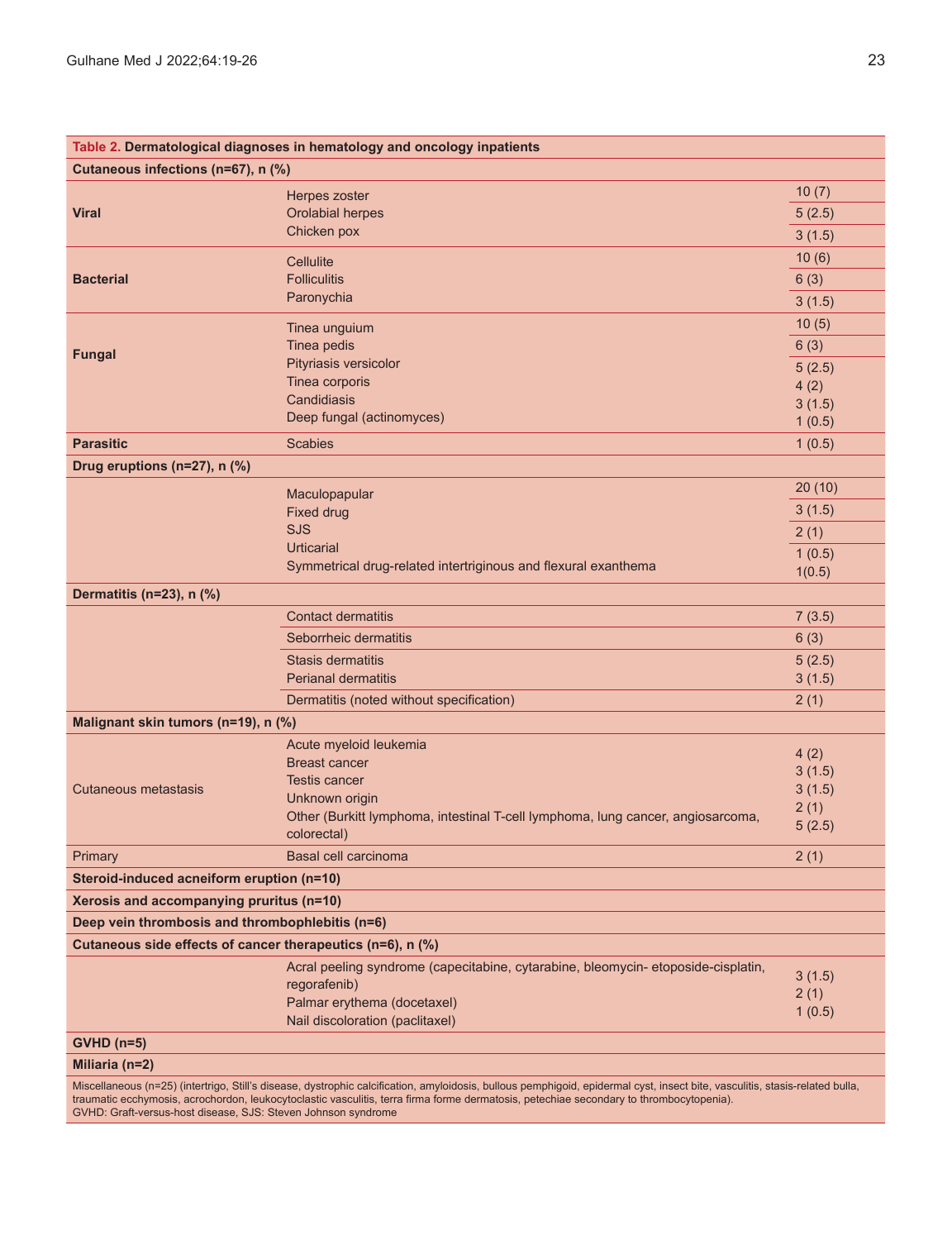| Table 3. Diagnostic concordance and the influence of dermatology consultation |                                                 |                          |  |  |
|-------------------------------------------------------------------------------|-------------------------------------------------|--------------------------|--|--|
| <b>Cutaneous condition</b>                                                    | <b>Consulted with provisional</b><br>diagnose/n | Diagnostic accuracy (%)* |  |  |
| Graft-versus-host disease                                                     | 4/4                                             | 4/4(100)                 |  |  |
| Cutaneous side effects of cancer therapeutics                                 | 5/6                                             | 5/5(100)                 |  |  |
| Zona zoster                                                                   | 8/10                                            | $7/8$ (87.5)             |  |  |
| Tinea pedis and unguium                                                       | 5/16                                            | 4/5(80)                  |  |  |
| Cellulite                                                                     | 13/15                                           | 9/13(69.2)               |  |  |
| Drug eruption                                                                 | 14/27                                           | 9/14(64.2)               |  |  |
| Orolabial herpes                                                              | 5/5                                             | 3/5(60)                  |  |  |
| Cutaneous metastasis                                                          | 9/19                                            | 5/9(55.5)                |  |  |
| Steroid-induced acneiform eruption                                            | 5/10                                            | 1/5(20)                  |  |  |
|                                                                               |                                                 |                          |  |  |

n: the total number of patients with that diagnosis. \*Patients whose preliminary diagnosis by the physician was confirmed by the dermatologist / patients who were consulted with a preliminary diagnosis

| Table 4. Treatments for medical management |          |                        |         |  |  |
|--------------------------------------------|----------|------------------------|---------|--|--|
| Topical (n=145), n (%)                     |          | Systemic (n=78), n (%) |         |  |  |
| Corticosteroids                            | 55(27.5) | Antihistamine drugs    | 26(13)  |  |  |
| <b>Emollients</b>                          | 30(15)   | Antibiotics            | 19(9.5) |  |  |
| <b>Antibiotics</b>                         | 25(12.5) | Antiviral              | 17(8.5) |  |  |
| Antifungals                                | 21(10.5) | Corticosteroids        | 14(7)   |  |  |
| Acne treatments                            | 10(5)    | Antifungal             | 6(3)    |  |  |
| Wet dressings                              | 6(3)     |                        |         |  |  |
| <b>Antivirals</b>                          | 3(1.5)   |                        |         |  |  |

these infections are some of the essential topics of dermatology education in medical school, which could be better recognized by the primary team and primarily described in the consultation note. Nevertheless, the diagnostic accuracy of cellulitis was relatively low by the primary physicians. Stasis dermatitis was present approximately in one of every three patients consulted dermatology with the diagnoses of cellulitis. One study at two separate centers showed that 20-35% of patients admitted for cellulitis by the emergency department were mistakenly diagnosed as cellulitis by physicians other than dermatologists and infectious diseases specialists (14). Although stasis dermatitis is a clinical mimicked of cellulitis, bilateral, chronic, and non-tender erythema with usually long-standing pitting edema mainly indicates stasis dermatitis (1,15). A history of trauma in the affected area or accompanying tinea pedis or unguium with tenderness, warmth, swelling, and indistinct borders in a unilateral erythematous plaque, points to cellulitis. Additionally, rapid onset, presence of systemic symptoms such as fever, immunosuppression, and satisfactory response to antibiotics are findings in favor of cellulitis. However, in indistinguishable cases, Doppler ultrasonography could be considered (15,16). These observations suggest that postgraduate dermatology training programs help physicians better assess and manage patients with underlying malignancies and build more proper collaboration with dermatologists.

Drug reactions are another common dermatological condition with a higher risk of morbidity and mortality in patients with underlying malignancies. The frequency of adverse drug reactions in hematology consultations varies between 13 and 38% (8,17,18). In our study, drug reactions were recorded in 13.5% of 200 patients, and most of them were morbilliform drug eruptions (10%) in line with previous literature 9-17.3% (8,10,18). As in our study, most morbilliform drug reactions were uncomplicated conditions. Morbilliform or maculopapular drug eruptions usually present 1 to 2 weeks after initial exposure of the causative drug, may also show up sooner on rechallenge. Although most cases regress within 1-2 weeks, dermatology consultation is critical in confirming the diagnosis and excluding imitators such as viral exanthema seen in the immunosuppressive patient group (19,20). A dermatologist can help determine the suspected drug(s). More importantly, dermatologists may help to recognize the early signs of severe cutaneous drug reactions (SJS and TEN) such as mucosal involvement, skin tenderness, blistering, dusky red and coalescent macular exanthema, atypical target lesions, and Nikolsky sign (ready removal of the epidermis with slight unrelated pressure) (20,21). Therefore, dermatology consultations should be considered in the early period for patients with diffuse maculopapular eruptions.

The current study demonstrates the possible dermatological diagnoses encountered by physicians working with patients with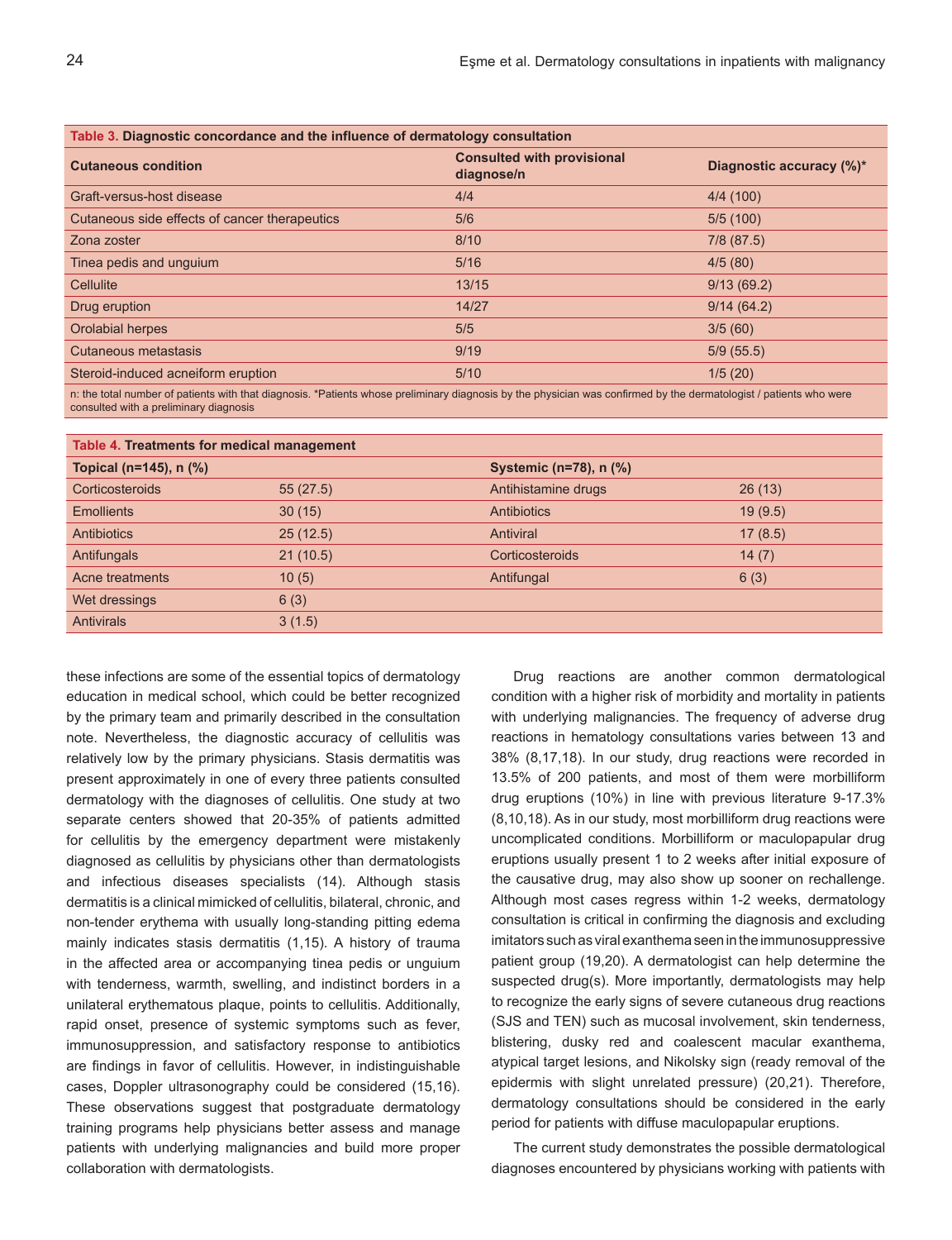hematology and oncological malignancies. Although 47 different dermatological diagnoses were made in 10 main disease categories, most patients (72.5%) were managed with topical therapy, and only 39% required systemic medications. These data suggested that most skin conditions could be governed without aggressive treatments.

This study presents the 39-month experience of an advanced tertiary center. The last 12 months of the study period corresponds to the COVID-19 pandemic, which has rapidly affected the world and caused severe morbidity and mortality. While our center was mainly in charge of managing patients with COVID-19 infection in this period, hematology and oncology services were at the forefront of the departments that tried maintaining inpatient service properly. In this period, dermatology consultations are essential due to various skin manifestations of COVID-19 infections including urticarial, purpuric, erythema multiforme-like, chickenpox-like rash, acro-ischemia, chilblainlike eruptions, and pityriasis rosea like eruptions (22-25). Intense anxiety among patients and physicians and cutaneous side effects of several systemic medications are likely to increase dermatology consultations during the pandemic period. All these factors are potential causes of the increasing number of dermatology consultations in hematology and oncology inpatients during the pandemic period.

The retrospective design and lack of long-term follow-up are the main limitations of this study. The major strength is documenting a three-year experience of a large population from an advanced tertiary center.

# **Conclusion**

In conclusion, the current study indicates that dermatology inpatient consultations of hematological or solid organ malignancies play an essential role in determining skin manifestations associated with underlying malignancy or treatment of the disease. A close collaboration between hematologists, oncologists, and dermatologists helps manage patients with underlying malignancies appropriately.

### **Ethics**

**Ethics Committee Approval:** The study was approved by the University of Health Sciences Turkey, Gülhane Training and Research Hospital Ethics Board (decision no: 2021/123, date: 06.01.2022).

**Informed Consent:** Retrospective study.

**Peer-review:** Externally peer-reviewed.

#### **Authorship Contributions**

Concept: P.E., S.N.Ç., G.A., Design: P.E., S.N.Ç., G.A., Data Collection or Processing: P.E., S.N.Ç., G.A., Analysis or Interpretation: P.E., S.N.Ç., G.A., Literature Search: P.E., S.N.Ç., G.A., Writing: P.E., S.N.Ç., G.A.

**Conflict of Interest:** No conflict of interest was declared by the authors.

**Financial Disclosure:** The authors declared that this study received no financial support.

#### **References**

- 1. Biesbroeck LK, Shinohara MM. Inpatient Consultative Dermatology. Med Clin North Am. 2015;99:1349-1364.
- 2. Falanga V, Schachner LA, Rae V, et al. Dermatologic consultations in the hospital setting. Arch Dermatol. 1994;130:1022-1025.
- 3. Storan ER, McEvoy MT, Wetter DA, et al. Experience of a year of adult hospital dermatology consultations. Int J Dermatol. 2015;54:1150-1156.
- 4. Galimberti F, Guren L, Fernandez AP, Sood A. Dermatology consultations significantly contribute quality to care of hospitalized patients: a prospective study of dermatology inpatient consults at a tertiary care center. Int J Dermatol. 2016;55:547-551.
- 5. Milani-Nejad N, Zhang M, Kaffenberger BH. Association of Dermatology Consultations With Patient Care Outcomes in Hospitalized Patients With Inflammatory Skin Diseases. JAMA Dermatol. 2017;153:523-528.
- 6. Williams A, Bhatia A, Kanish B, Chaudhary PR, Samuel CJ. Pattern of Inpatient Dermatology Consultations in a Tertiary Care Centre from Northern India. J Clin Diagn Res. 2016;10:7- 10.
- 7. Hoffman M, Smith RJ, Micheletti RG, Rosenbach M. Dermatologic support for oncology: Quantifying the consultative services received by hospitalized oncology patients. J Am Acad Dermatol. 2021;85:1367-1368.
- 8. Uksal U, Ozturk P, Colgecen E, et al. Dermatological Findings in Turkish Paediatric Haematology-Oncology Patients. Eurasian J Med. 2016;48:107-111.
- 9. Hines A, Hazim A, Wetter DA, et al. Retrospective analysis of 578 inpatient dermatology consultations in hematology and hematopoietic stem cell transplant patients. Int J Dermatol. 2021;60:1385-1391.
- 10. Chen ST, Molina GE, Lo JA, et al. Dermatology consultation reduces interruption of oncologic management among hospitalized patients with immune-related adverse events: A retrospective cohort study. J Am Acad Dermatol. 2020;82:994- 996.
- 11. Alasmari AA, Hakeem AH, Bin Saleh FS, et al. Pattern of Dermatological Disease Encountered in a Hematology Ward: A Retrospective Analysis of Dermatology Consultation in a Hematology Ward in a Tertiary Care Center in Saudi Arabia. Dermatol Res Pract. 2019;2019:9891270.
- 12. Tracey EH, Forrestel A, Rosenbach M, Micheletti RG. Inpatient dermatology consultation in patients with hematologic malignancies. J Am Acad Dermatol. 2016;75:835-836.
- 13. Chren MM, Lazarus HM, Bickers DR, Landefeld CS. Rashes in immunocompromised cancer patients. The diagnostic yield of skin biopsy and its effects on therapy. Arch Dermatol. 1993;129:175-181.